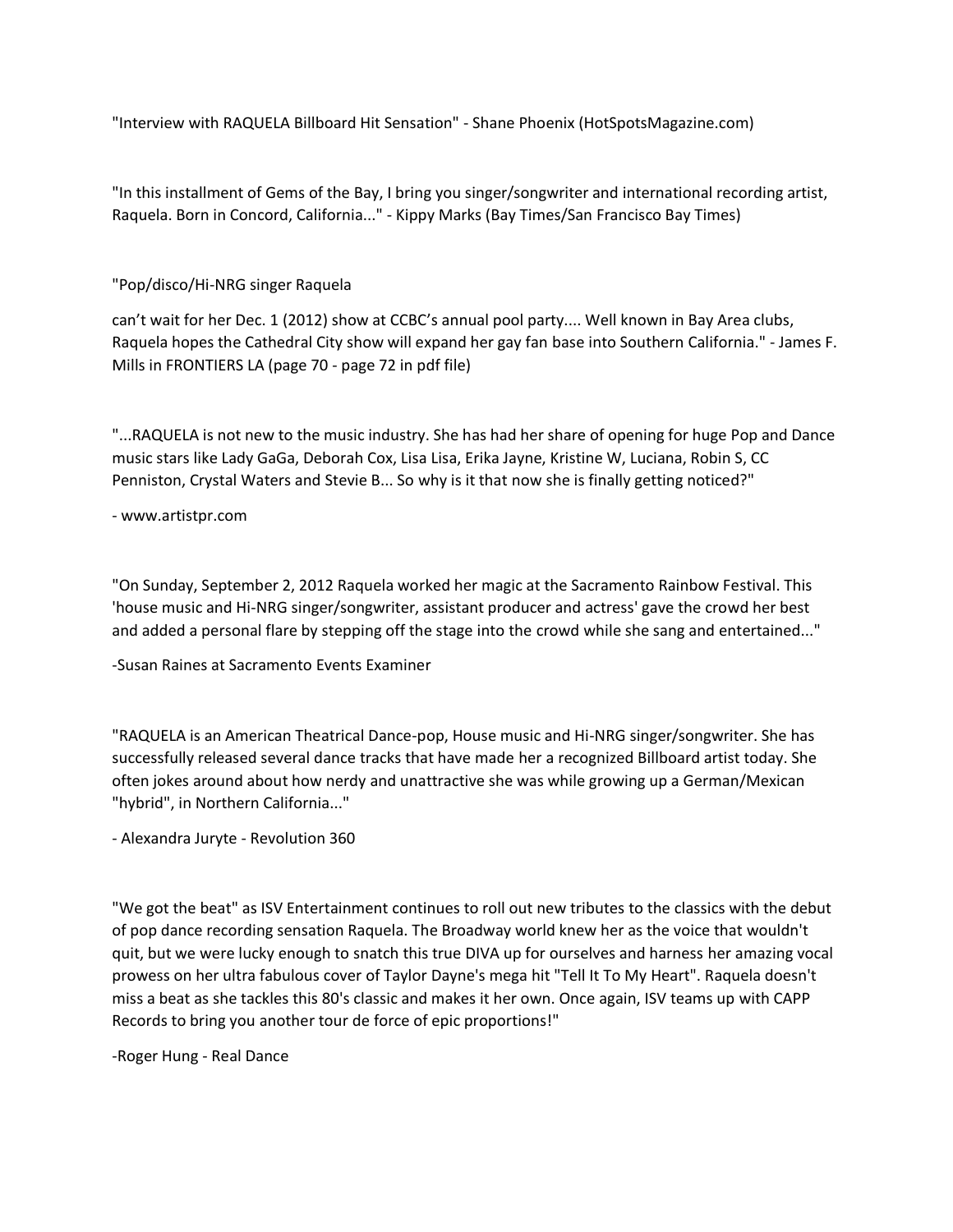"INTENSI-T TV signs with ABC in Las Vegas, NV premiering April 2009. For all intents, this means dance music will finally have proper representation on American network television! It stars legendary House Producer, Mickey Oliver and Billboard dance recording artist, Raquela."

-Steve Ratz - Dais Dance Music Magazine

"LAS VEGAS, NV–"This is a very exciting time in my life. Mickey Oliver has done it again! I'm confident Intensi-T TV has all the fine ingredients required to make it a huge success. It's just what the Dance community has been anticipating for a long, long time. -Raquela (Cast/Writer/Artist)"

-Kristin Brzoznowski - worldscreen.com

"RAQUELA and the Confessions of a Disco Diva...

Being a musician, and having had the honor of working with some top-notch musicians both classically and in the local arena, I can say what is sometimes lacking in the music industry at large, is fresh, positive energy. There are always opinions, clichés, and ego, GOD, tons of ego. Of course thats mostly the label guys, not so much the local musicians in the New York area; who, though a varied lot, are by route a very humble group. But still, finding a new idea or a new scene is like stumbling into the NYC emerging artists scene itself. The group of close knit personalities, gather together, always ready to extend a hand to those newly establishing their niche, their style. The established offer a soft smile and a warm cup of coffee to the newbie's, from local coffee shops to open-mics, to open stage venues. And its into that snap of energy, that true talent seems to collect, and draw its power. But theres a buzz in the energy of one lady in particular, thats fresh, and exciting. She says shes somewhere between 20 and 40, but shes got an amazing smile that seems to transcend any age barrier. But its the pedal-to-themetal energy of this self-proclaimed disco-junkie that comes flying off the pages of her bio, and walks right up to you and sits in your lap when you have the chance to talk to her.

Her name is RAQUELA, and she began "Confessions of the Disco Diva" back in June of 1995. At the time, she called it "Theatrical Electronica". As she puts it I believe that we all have a "diva" somewhere hidden, deep down inside, just dying to get out... wanting it to stay out! This diva is trying to retrolutionize the world of techno-dance. Disco is Dead! she says. WHAT??! WAIT! Disco is dead? Damn, there go my retro shirts, Platinum and Abba downloads, and parties to rehash those funky nights spent in European hostels (dont ask). Well according to THIS Diva, its only dead if you havent been introduced to the latest craze. Although now she calls her style "Theatrical Dance", it doesnt totally have a name yet, at least not one it can stick to long enough to sweep the charts. But thats all about to change. The origin of hip-hop can be traced back through the years, to Disco, and she throws it back out into the funk of todays musical arena, with a light hearted hand, and a playful tug at our memory banks. And its starting to stick with more than just the local scene.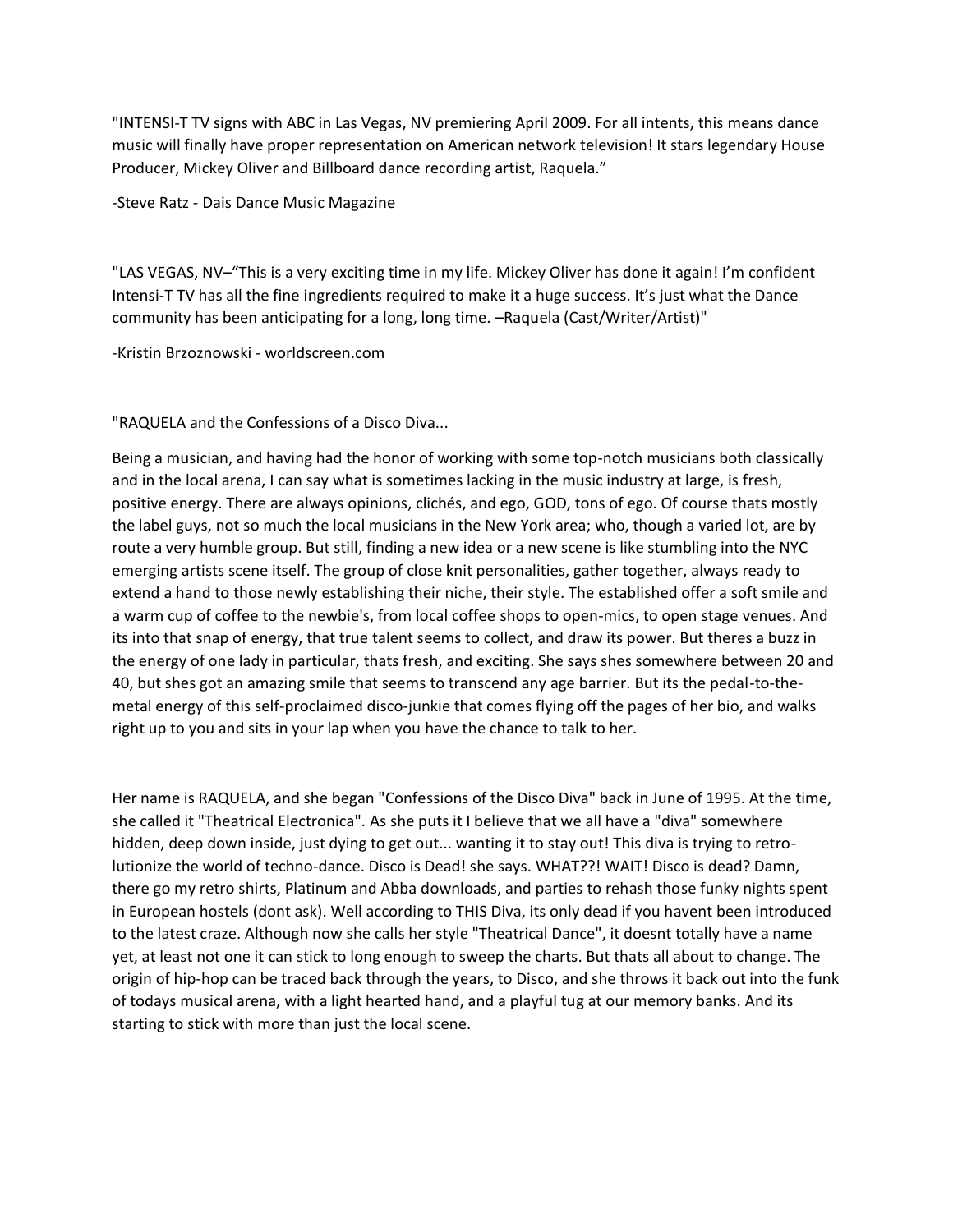Like so many other musicians, who struggled to make sense of 9/11, and find a way to put hope into words, Raquela wanted most to give the people of New York something to smile about again. In a world filtered through grunge-rock-rap-pop sounds, that sometimes seem to drown out the purity of raw talent, this ladys pipes (think Kathleen Battle-her strongest musical influence, with a Ru-Paul edge), and her sassy and sexy attitude, give her major punch with a crowd. She even had her kisser electrocuted at the Blues Brothers Live show, but kept right on singing. Brings new meaning to the term, sizzle! Raquela brings her cabaret-stage sizzle to life in the form of dance music and prose. Her Diva persona has a lot of her tossed in with a One-Hit-Wonders dreamland gone awry. Shes wacky, and silly, full of juice. Oh, and so is her persona! Her lyrics are sardonic at times; yet reminiscent of the polyester, afro-lined world she boogies through at warp speed. From her beat selection, to her timbre as she lightly skips through her register, to her stylish character monologues, she is eternally: The Disco Diva.

She says she has made mistakes, but has no regrets. And that when you see her in action, on stage, thats the message she is trying to get you to go home with. The divine Diva springs from her imagination into a one-woman act that centers on the party that life should really be. She is testing out her groundbreaking beats and ideas from the center of Time Square, where she lives, sometimes by myself, sometimes not. You know how that goes. She says NYC is a unique vantage point for the wellspring of her writing. Its a place, she says, overflowing with performers and other people with special needs. Its a special place.

Raquelas personal history is as varied as her Divas Persona. She grew up a California girl, but has sung all over the world. Some of her fondest moments trace back to years spent traveling and singing in Japan. Although trained at BIOLA University and UCI, She performed with such memorable artists as Tom Bosely (Happy Days) and Michael Proctor (The Fifth Dimensions) along with Jeff Tratca (The Bold and the Beautiful) and Loretta Chandler of Fame (TV Series). Shes seen a lot in her 20-40 years, but little seems to bring the Diva down. Whether shes singing, acting, juggling or riding unicycles, shes constantly learning. She regrets very little of her life. Mistakes, as well as amazing accomplishments (In 1995 she was nominated for the Perot Award, in recognition of Outstanding Female Performance for her role as Diana in A Chorus Line), get thrown into her mix.

She comes from a crazy family, but manages to stay centered on whats truly important. Sh's not sure about having a family, but with the climb she is scrambling towards in her career, she knew it would be premature to bring a child into her current lifestyle. I knew the road I was on was selfish. Besides, the right one hasnt come along. So for now, she settles for more than one! (Wink, Wink). Raquela wants whatever woman wants, but with ten times more ambition to taste along the way. She spends her down time enjoying the mundane trials of her day; from making dinner, to taking walks in the park and people watching. But what she wants most, is the music. And she wants to bring the music scene with her, spliced through her decades of moments, and snapshots of an American mesh. She gives people something to dance and laugh about, in the world and ambiance she creates; free of war, and politic, and dissent, free of color, and separation of spirit.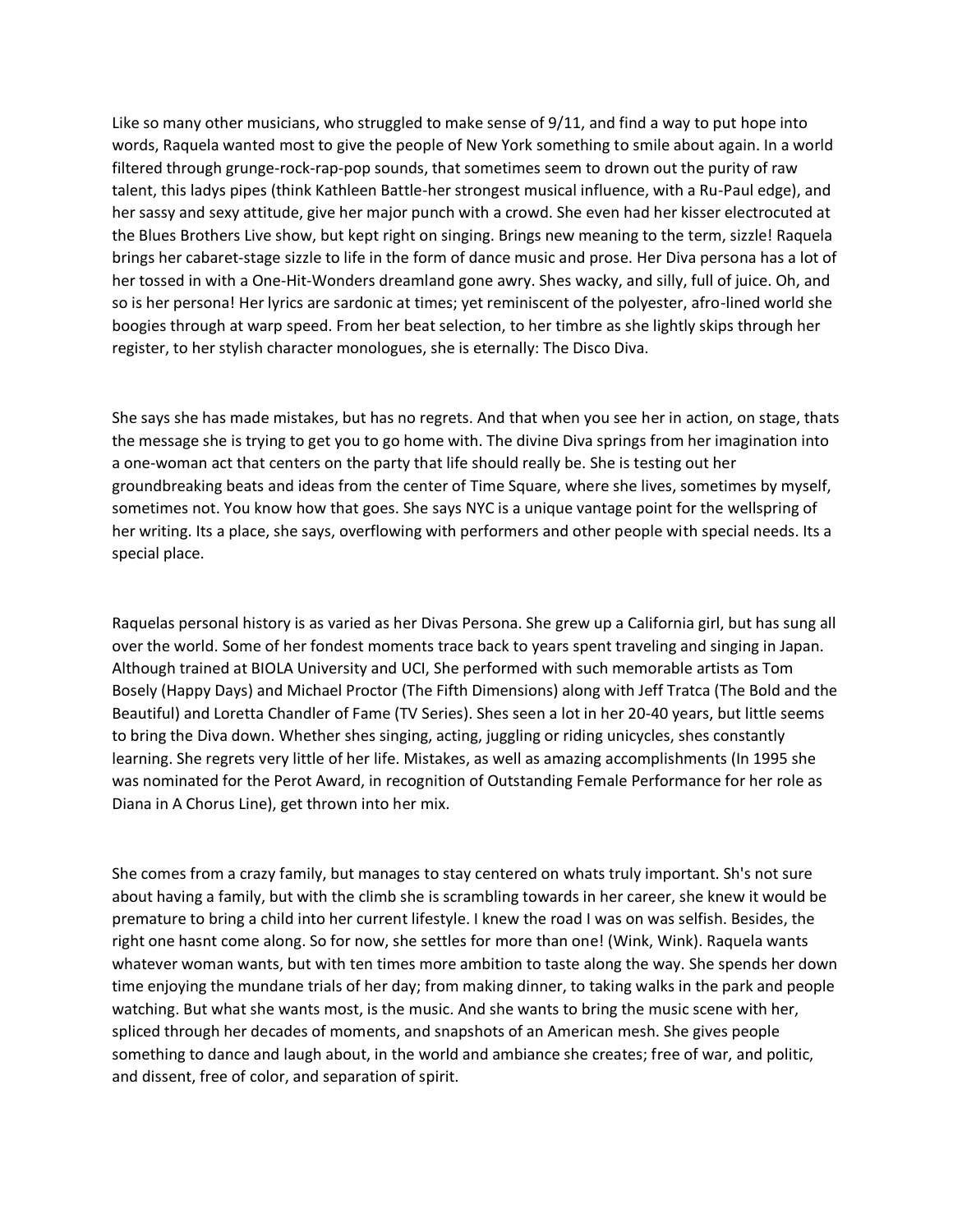Raquela and her "Confessions of a Disco Diva" create a new zone; and its a hipper more vibrant zone. She teams up with a variety of electronic artists from Europe to the U.S. But shes the front woman; shes the lyricist, arranger and vocalist, oh, and dont forget, the performer as well. Her high-energy story bounds across the stage, and your stereo with erotic innuendo, tragedy and humor. Shes got the pipes of a cabaret babe, but the soul of an Aretha protégé.

She has an eclectic career background as well; My Secret Lives played with her in full force at the Duplex in 1998, which was musically directed by Kim Douglas Steiner, she more recently starred in a successful workshop for the new Off-Broadway Musical Bat Boy, directed by Scott Schwartz where she originated the role of Ruthie/Ned, and her latest noteworthy stage moment came in NYCs Premier of Nice Town a play by Alex Ladd. The girl loves the limelight, and the limelight loves the Diva.

What makes Raquela different?

Her fearlessness. I would never sign CREATIVE CONTROL over to anyone. Depending on what their ideas were, I would be open to hearing them first and if it were great, Id do it. I really do enjoy collaborating. I dont think theres such a thing as bad ideas, just misplaced ones.

Her humility. In her own words, she is a Gregarious, Eccentric Slob, who loves her family, singing and her lovers. Did she say lovers? I have trouble finding just ONE! Oh, to be a Diva.

Her creative motivation. Raquela says, The music inspires me. When I hear sounds like two stones hitting each other, the guy next to me might hear an annoying noise. I hear a note, a timbre. I have a need to create and a drive to express it.

Her Experience. What you hear within the measured pump of her songs is the spice and dash of real life. You hear the words of someone who has walked through her life, and can look back on it, with an air of reflection, and wit. What is wholly refreshing about this pure German/Mexican all around American woman is that she has not let her creativity distance her from the awareness of pivotal transitions that make or break you as a person, as a musician with sincerity. She says its a day-to-day battle to even remember her lyrics on stage, because she feels such a connection with the pulse of the crowd and the music. She can break into a monologued character shtick in the blink of an eye, and serenade the audience accapella, but then go home, and call a friend, make love, make song. And you hear that in her music.

She feels connected to the vibe and musical voice of New York especially, and feels a call to start a new phase in the Metropolis. Each of us needs to have downtime, and to laugh, she says. And I dare you to listen to any of her samples; Drive, Work, I Knew It, Disco Never Died, as well as many others, and not want to fishizzle your sizzle right along with her. You have to laugh. Thats what this songstress brings to the table. Nostalgic, light hearted fun, and techno-driven talent. Everybody takes their own path, she